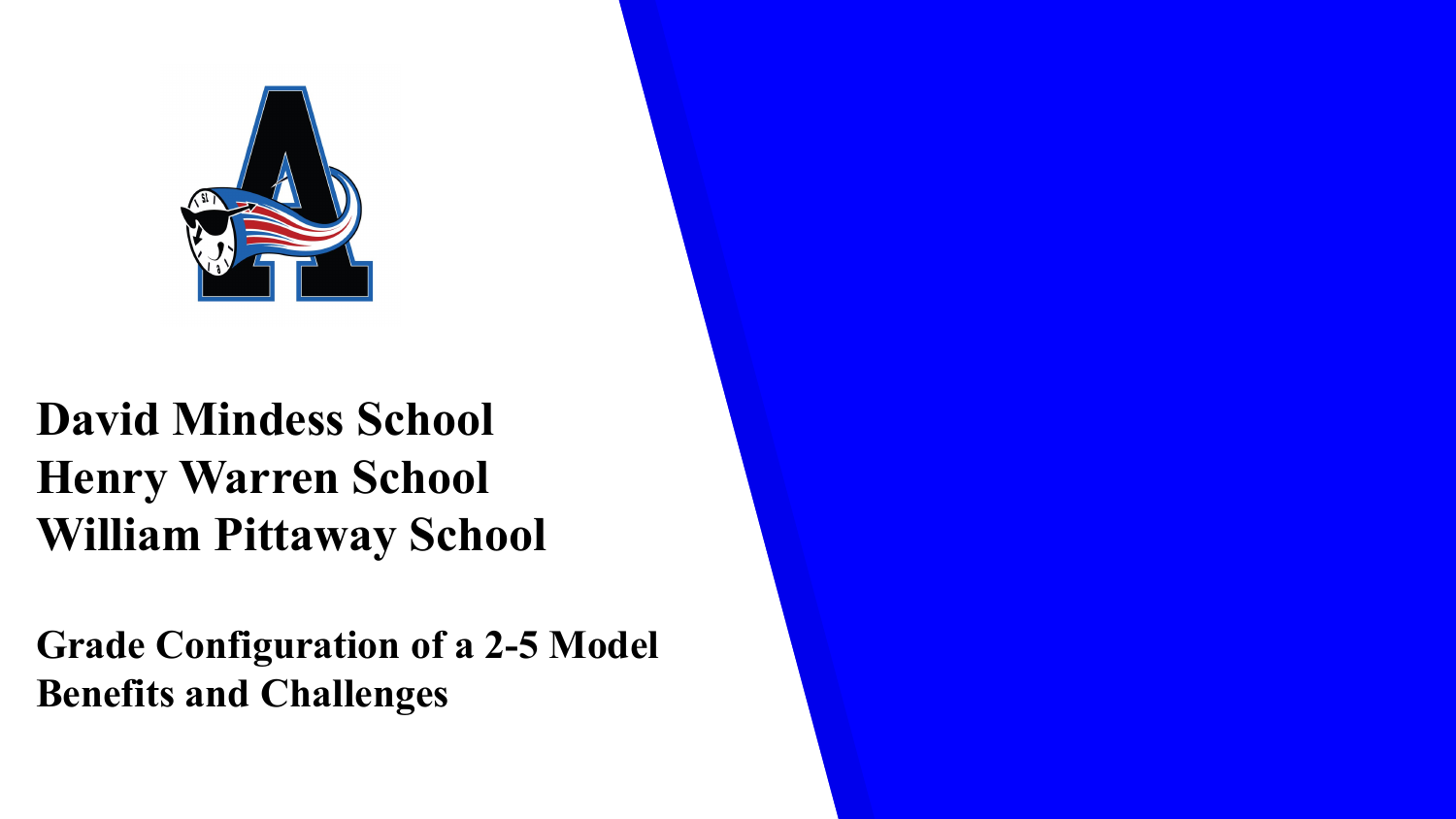# **Henry Warren and William Pittaway School Enrollment 1/21/20**

#### **Kindergarten:**

10 classes average class size of 19 (189 students) **Grade 1:**

10 classes average class size of 22 (221 students) **Grade 2:**

10 classes average class size of 20 (203 students) **PreSchool Enrollment 2019-20**

| 3 year olds | 43 students |
|-------------|-------------|
| 4 year olds | 51 students |

Currently 7 Classrooms (3am/pm, 2 Full Day, 2 Specialized Programming) OT/PT/SLP Space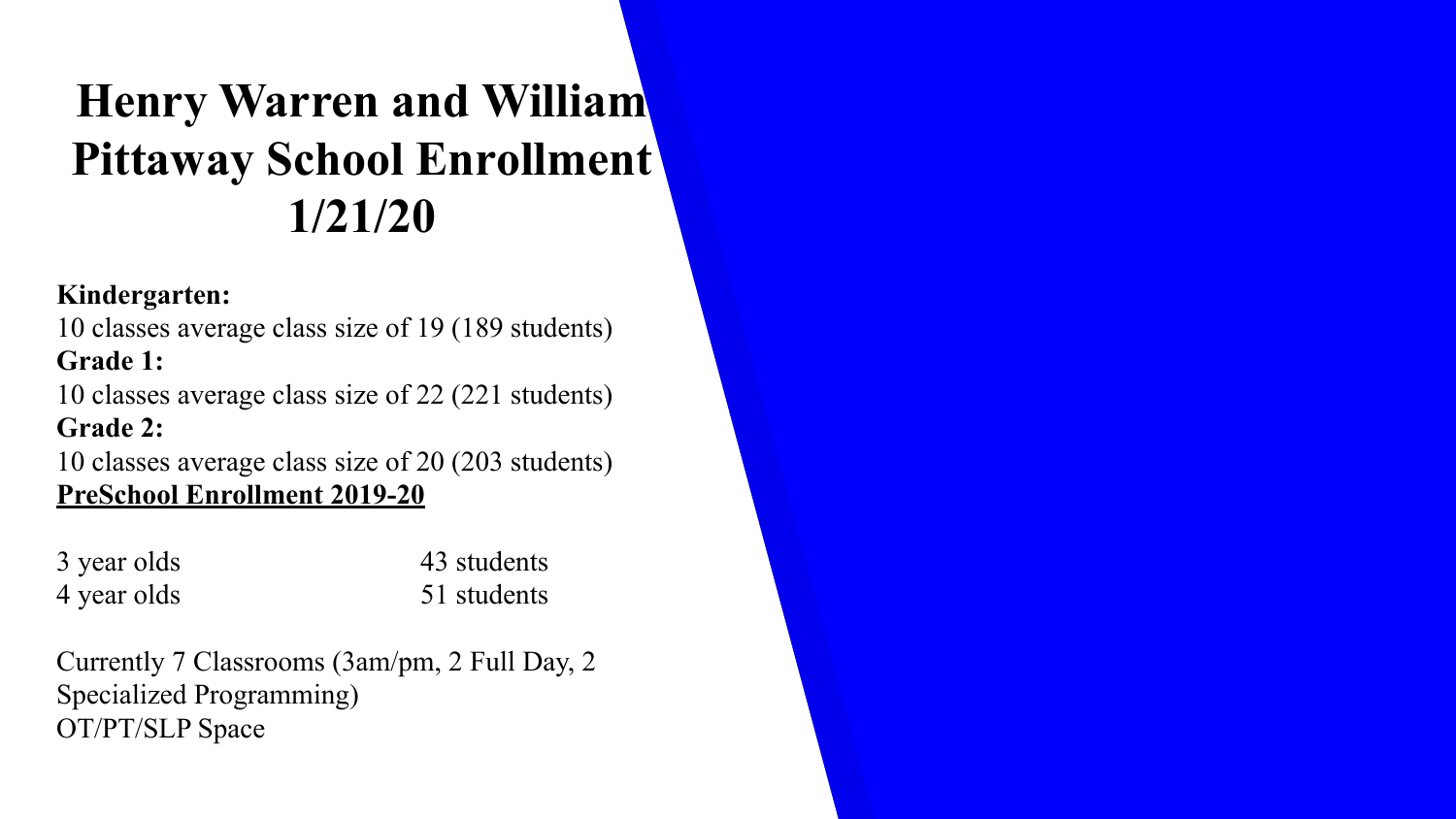# **David Mindess School Enrollment 1/21/20**

#### **Single Grade Population Grade 3**:

8 classes, average class size of 23 (184 students) **Grade 4:** 

6 classes, average class size of 25 (150 students) **Grade** 5:

7 classes, average class size of 24 (170 students)

## **Multi-Grade Population**

7 classes, average class size of 23 (160 students) **Grade 3:** 45 students **Grade 4:** 55 students **Grade 5:**  60 students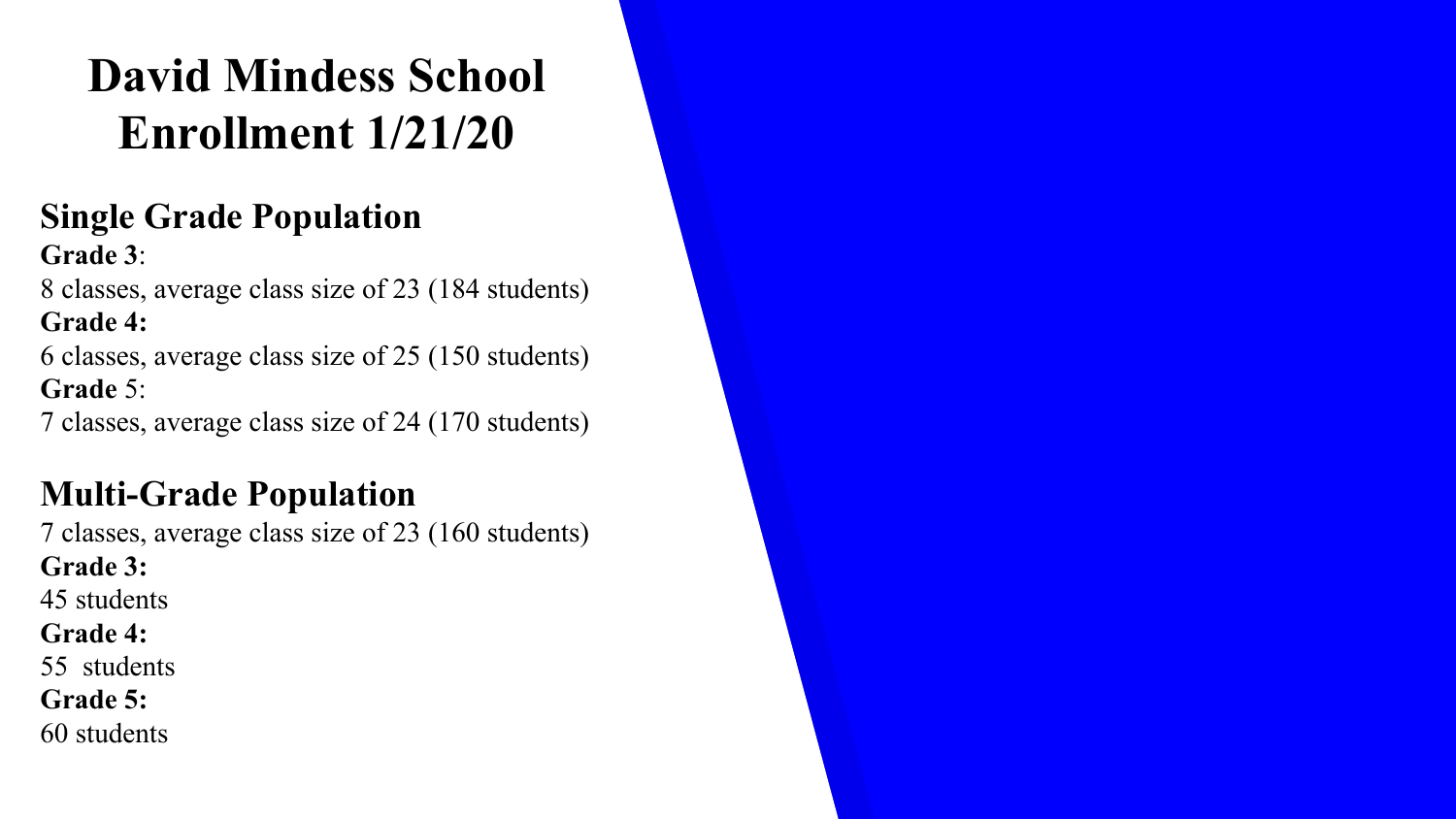## **Grade 2 - 5 Model**

### **Benefits**

- ▸ Creates an early childhood center (Continuity of PreK-1)
- ▸ Access to curricular resources
- ▸ Continuity of Early Intervention
- ▸ One less transition for Pittaway
- ▸ More space at the Warren
- New building and options for grade 2
- Creates continuity for students 2-5
- ▸ Role models for PreK students
- ▸ PreK on one floor
- ▸ Continued Opportunities for Role Modeling
- ▸ Potential Clusters and Specialized Programming (2-3 and 4-5)
- ▸ Longer Term Relationships with parents, teachers, administration
- ▸ Curriculum alignment

### **Challenges**

- Large School Building
- Grade 2 students integrated with older students on bus
- Long-Time in 1 school
- ▸ Earlier start time for 2nd graders
- ▸ Providing lunch for 4 grades and over 200 student in each lunch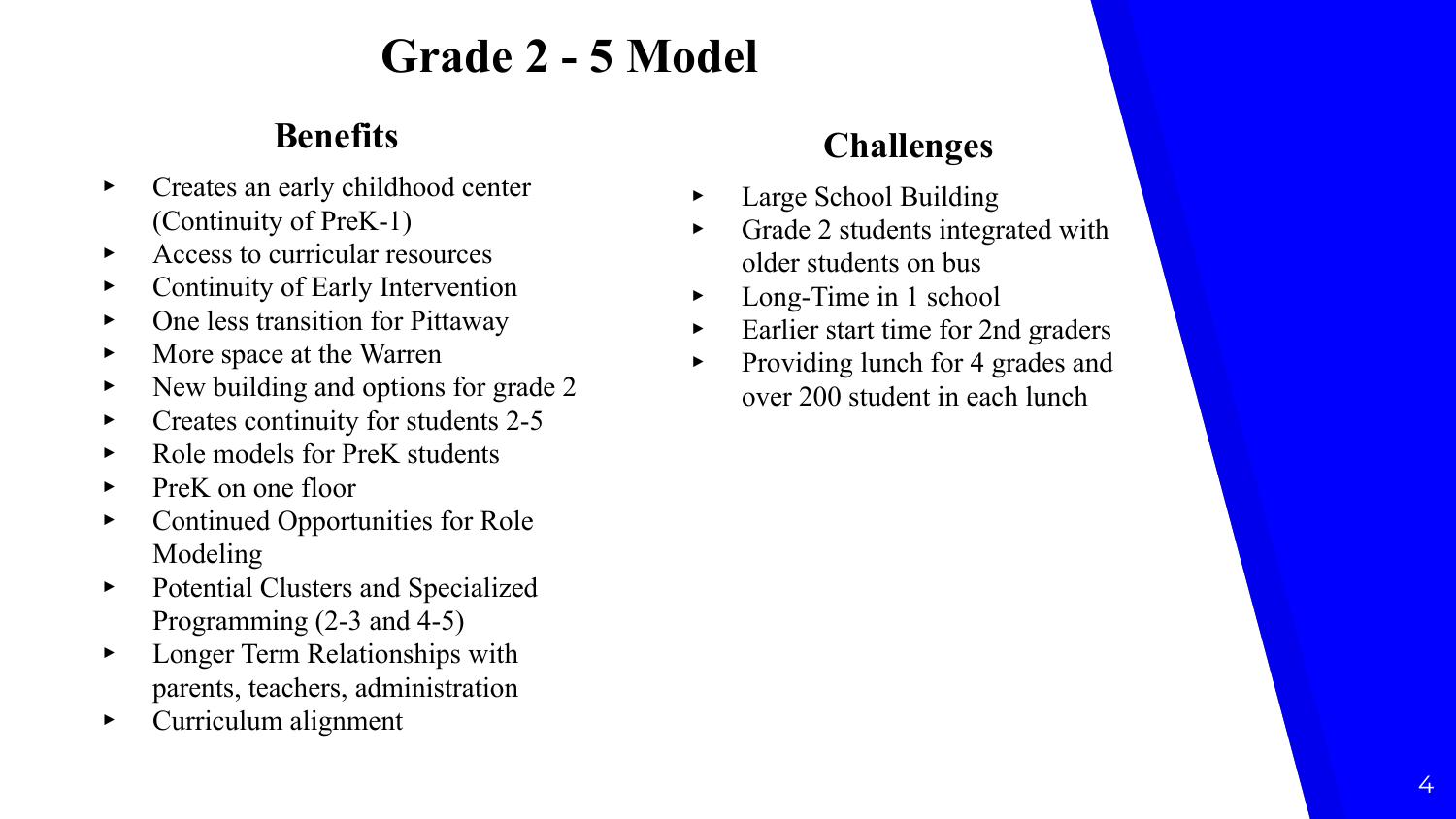# **Staffing**

### **Benefits**

- Better access to curricular materials for differentiation
- ▸ Collaboration between preschool/elementary staff
- ▸ Better understanding of curriculum/age expectations between groups
- ▸ Increased opportunity for vertical collaboration
- ▸ One less building to schedule and travel between for shared staff
- ▸ Reconfigure service delivery/staff/SPED coordinators

### **Challenges**

- ▸ Shifting caseload for service providers
- Potential contractual impact
- ▸ Building a new culture and expectations for both schools
- $\triangleright$  Specialized in house programming (48 months)
- ▸ Reconfigure service delivery/staff/SPED coordinators and Unified Arts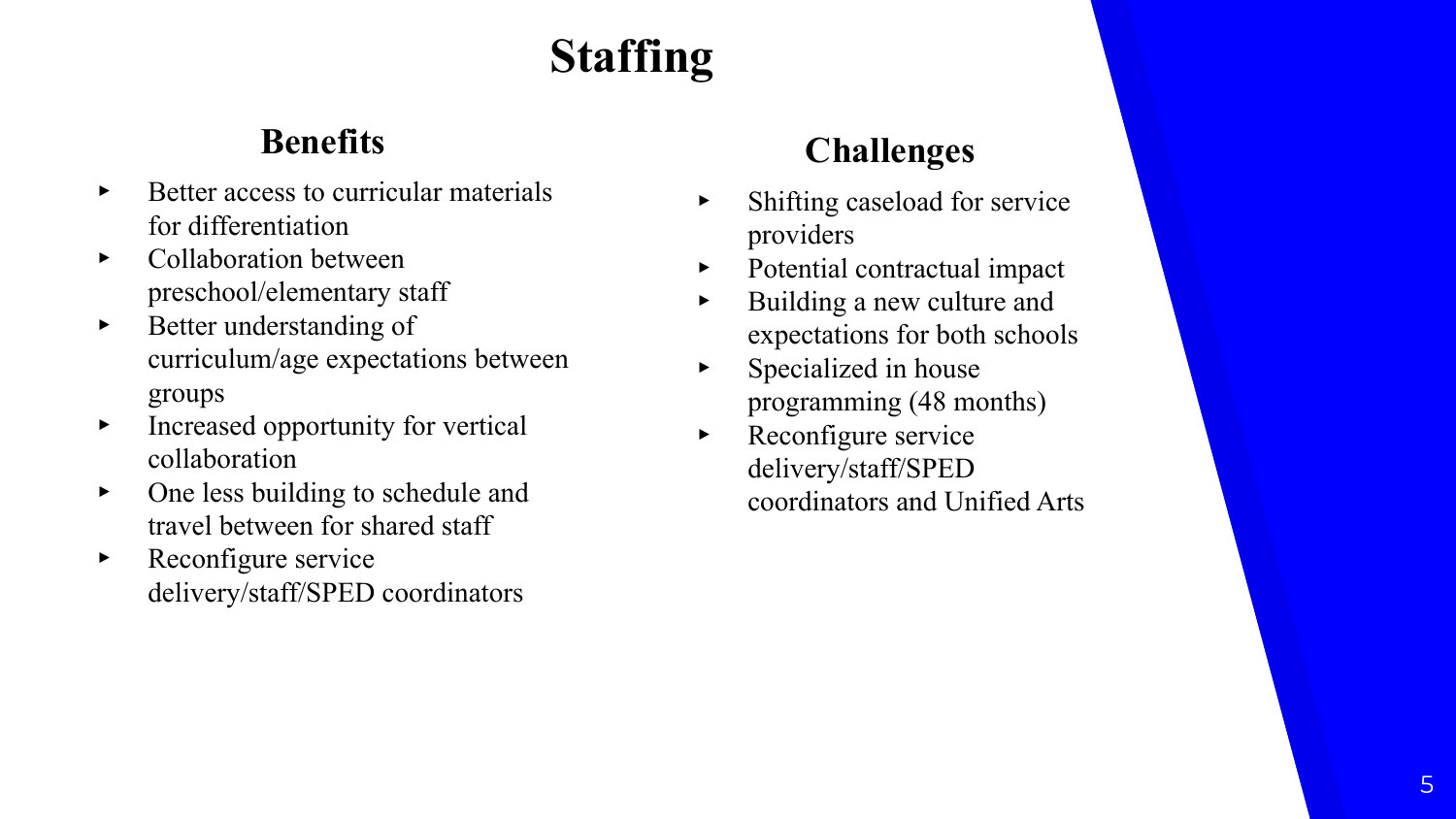# **Transportation Impact**

### **Benefits**

- ▸ Better flow at Warren
- ▸ More parking at Warren for staff and events
- ▸ Traffic flow will be improved at Mindess due to design improvements

### **Challenges**

- ▸ 7:50 Start Time for Grade 2
- Design flow if at AMS
- $\blacktriangleright$  Mid day pick up and dismissal for preK...impact on campus and recess at Warren
- ▸ Potential need for bus due to numbers